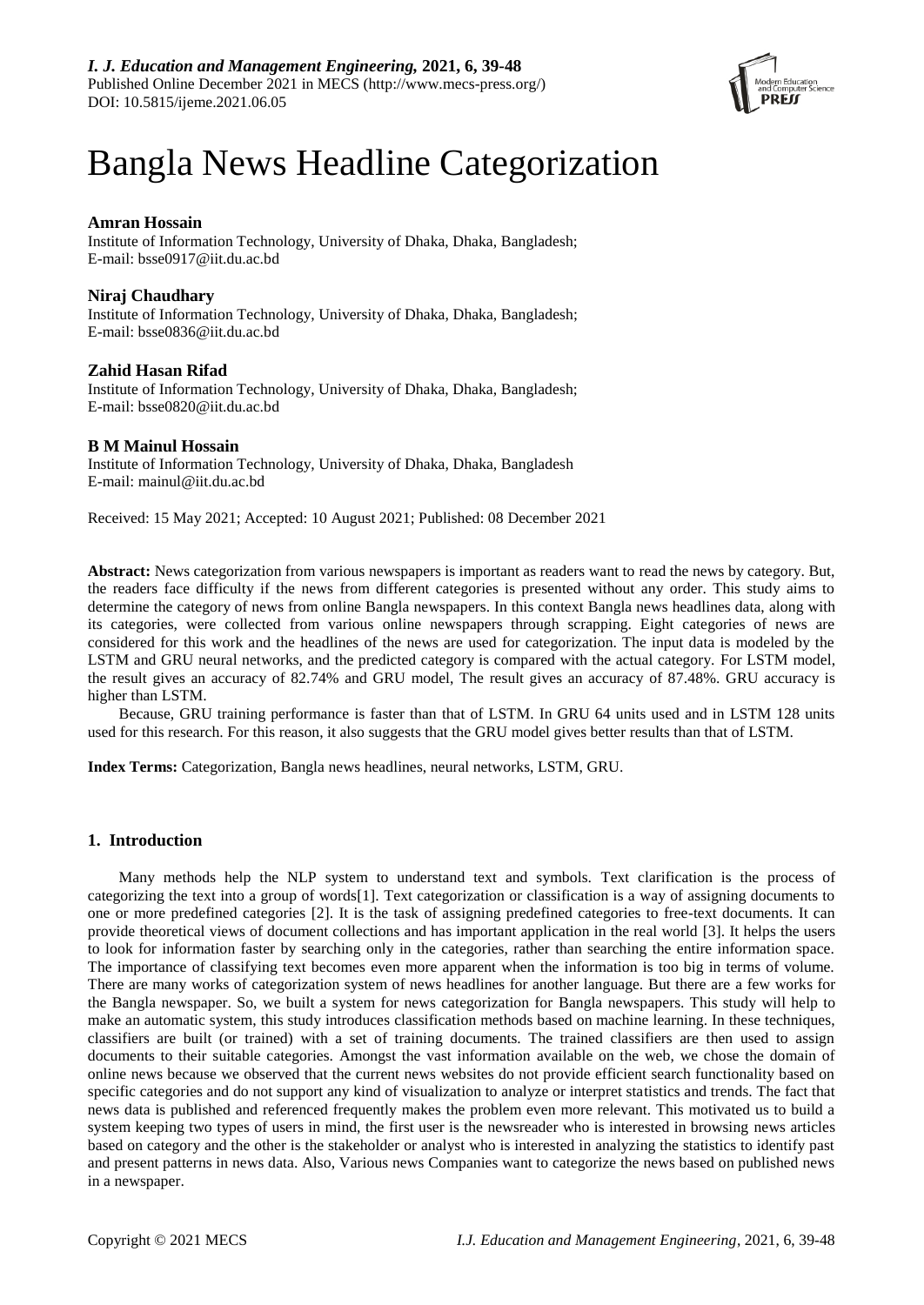# **2. Literature Review**

Classification approaches favor researchers dealing with real-time data. Researchers did great adventurous research at that time when technical tools were not much available. Some researchers were successful with machine learning classifiers while some of them got privileges from RNN. Through inspiration, this section considers relevant work which has successful accuracy on classifiers that we have used.

Yang li proposed an SVMCNN approach to classifying short text [4]. They applied some machine learning classifiers CNN, SVM, NB, RNN, LSTM. Finally, they got better results with SVM with CNN (SVMCNN) classifier. They got results of about 90% accuracy with the SVMCNN approach

Word embedding has to prepare the analyzing data, Roger Alan Stein claimed word embedding specialty reduces the systems worst performance [5]. Amin Omidvar through their work they had used clickbait online data from the media then processed with a machine learning classifier and Neural network [6].

Jingjing cai had also claimed CNN mostly spreading the area of classifying the vast amount of data [7]. They had clearly described news text classification, emotion analysis, etc. In the whole paper, they had classified Neural Network and present procedure from preprocessing to model classify and outcome.

Tej Bahadur Shahi another respective researcher who did a prediction for self-acting Nepalese news multiclassification [8]. As well as he finished her research to choose machine learning classifiers and neural networks. Machine learning classifiers such as SVM, Naive Bayes are used with multi-layer connectivity. But there is a little bit of an uncomfortable situation with the neural network. During the process, Nepali news text classification was successful 74.65% on behalf of SVM including RBF. But the neural network is the second one on the list with 73% accuracy. Nepali news text classification data volume is a total of 4964 with 20 several types of news. All Deep learning models like neural networks are hungry for the large numerical value of data.

Pranshengit Dhar, Md. Zainal Abedin worked on bangla news headline categorization using optimized machine learning principle [9]. They applied some machine learning classifiers like SVM, Na  $\ddot{v}$ e bayes, Adabost. They got about 81% accuracy.

Sheikh Abujar proposed a neural network-based Bangla news multi-classification system with comparative performance [10]. They prepare about 86 thousand news headlines. They applied some machine learning classifiers like SVM, Logistic Regression, NB, Random Forest, Neural Network. They got about 90% accuracy with Neural Network approaches.

Mayy M. Al-Tahrawi worked on Arabic Text Categorization [11]. They used logistic regression for this research. They applied NB, SVM, KNN algorithms. They got precision of 96.49, recall of 91.67 and F1-measure of 94.0171.

Tehseen Zia worked on Urdu Text Categorization [12]. They used five feature selection methods (information gain, gain ratio, Chi statistics, symmetric uncertain and OneR) and six classifiers (naive Bayes, KNN, support vector machine with linear, polynomial and radial basis kernels and decision tree) for this research. They got 96% f\_measure by using Linear SVM with information gain and Chi square as feature selection methods.

Bjorn Gamback worked on hate speech text classification [13]. He admires a convolution neural network. Aimed with CNN they achieved 86.68%. They apply another approach of word embedding which slightly pushes up this value by 7.3% accepted with softmax function, max pooling. Even then values are automatically increased.

## **3. Methodology**

Following procedure is given below:

We collect data from various Bangla newspapers. We used BeautifulSoup python package for scrapping news from website. After collecting data, we remove unnecessary symbols from the datasets and summarize the dataset. We find how many words, documents, unique words per class etc. in this section. Then we find length frequency distribution from the clean datasets. Then prepare the datasets for the model. We used ninety percent data for training and ten percent data for testing. Then labelling the data with encoded sequence. I trained the model with 10 epochs and batch\_size 64. Thus, data are prepared for our model. Two deep learning algorithms are used to predict news headlines and compare the results i.e., Long short-term memory (LSTM) and Gated recurrent unit (GRU). We found accuracy, precision, recall, F1\_score from these models. After this, the result will be compared.

# *3.1 LSTM*

Long Short-Term Memory networks – usually just called "LSTMs" – are a special kind of RNN, capable of learning long-term dependencies. They work tremendously well on a large variety of problems and are now widely used. LSTMs are explicitly designed to avoid the long-term dependency problem. Remembering information for long periods is practically their default behavior, not something they struggle to learn! All recurrent neural networks have the form of a chain of repeating modules of neural networks. In standard RNNs, this repeating module will have a very simple structure, such as a single tanh layer [14].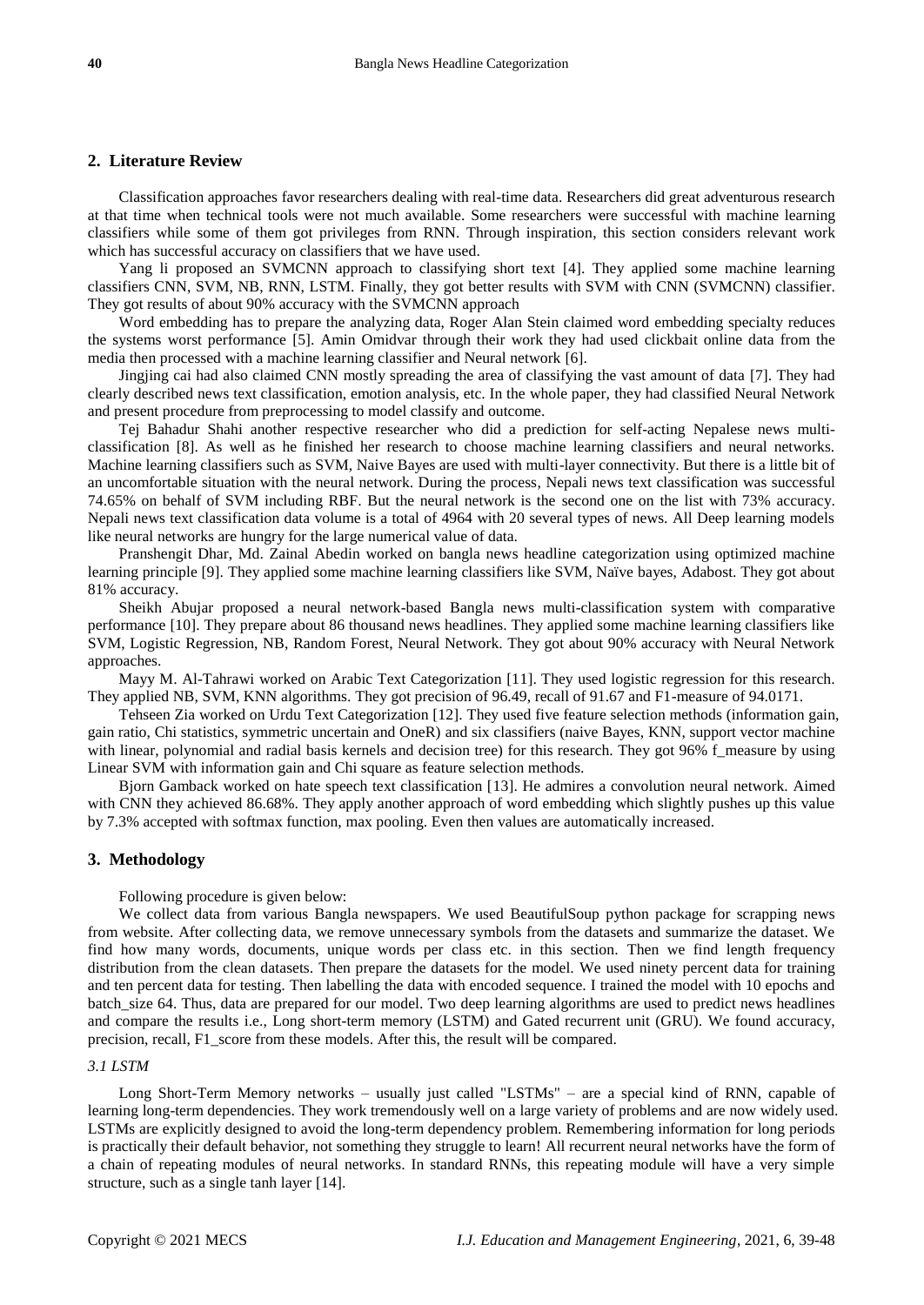

Fig.1. LSTM Architecture (adopted from [15])

The used model architecture consists of an embedding layer (input length =24, embedding dim = 64), LSTM layer  $(n_$ unites = 64), two dense layers  $(n_$ unites = 24,6), a dropout and a softmax layer.

#### *3.2 GRU*

Gated recurrent units (GRUs) are a gating mechanism in recurrent neural networks, introduced in 2014 by Kyunghyun Cho. A GRU has two gates, a reset gate r, and an update gate z. Intuitively, the reset gate determines how to combine the new input with the previous memory, and the update gate defines how much of the previous memory to keep around. If we set the reset to all 1's and update the gate to all 0's we again arrive at our plain RNN model. The basic idea of using a gating mechanism to learn long-term dependencies is the same as in an LSTM.



Fig.2. GRU Architecture (adopted from [16])

GRU model has two gates i.e. Update gate and Reset gate to produce the information. It follows some equation to produce relevant information.

Update Gate: The update gate helps the model to determine how much the past information needs to be passed along to the future [12]. This is powerful because the model decides to copy all the information and eliminating the risk of the vanishing gradient problem. For doing this it follows the following equation.

$$
z_t = \sigma(W(z)x_t + U(z)h_t - 1) \tag{1}
$$

Reset Gate: The reset gate helps the model to determine how much information to forget. The following equation is used to do this.

$$
r_t = (W(r)x_t + U(r)h_t - 1) \tag{2}
$$

Memory Content: a memory content that will use the reset gate to store the relative information from the past. Two equations are used to store the information from the past and send it to the next time step.

$$
h'_{t} = \tanh(W x_{t} + r_{t} o U h_{t} - 1) \tag{3}
$$

$$
h_t = z_t \, o \, h_t + (1 - z) o \, h'_t \tag{4}
$$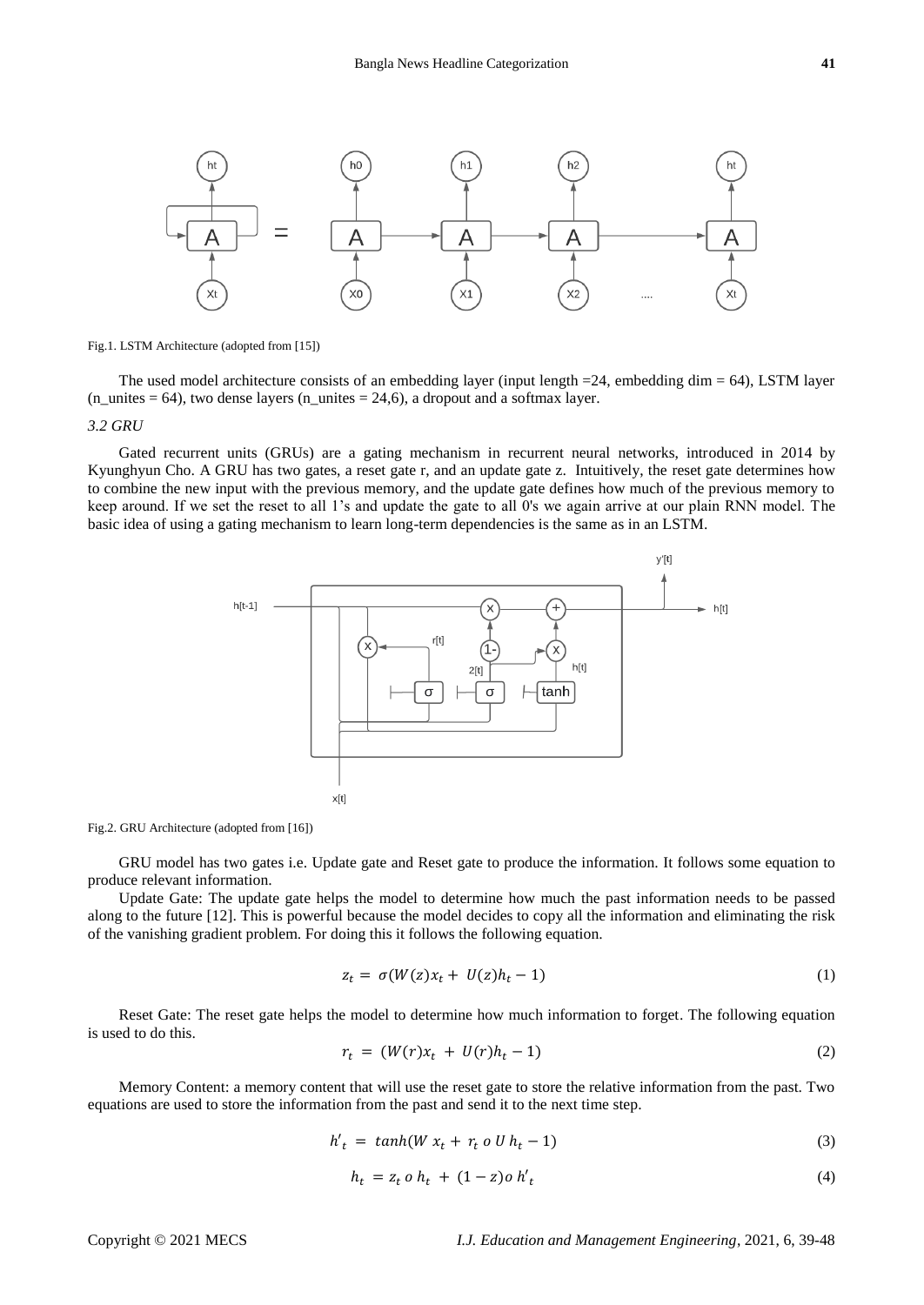Here,  $h'_t$  is the current memory content and  $h_t$  is the final memory content. And  $o$  means element-wise product. The final  $h_t$  is used in the next iteration and continues from (1) to (4).

# **4. Data**

There are many sources to collect data. Newspaper consists of different headlines with different categories. Realtime data is collected from various online newspapers of Bangladesh. Scrapping tools and technology are used for collecting data.

# *4.1 Data Collection*

The data was collected from various Bangla newspapers with scraping. There is more than one lac data in our dataset. We have collected data from various newspapers like Bangladesh pratidin [17], dainik juganttor [18], daily inqilab [19], kalerkantho, and so on. These are the top visited newspapers in Bangladesh. We collected data from these newspapers and it helps this research which categories data are mostly visited to the readers. We used Chrome Web Scrapper and python tools for scraping data from websites. There are three columns in our dataset. These are Headlines, category, and newspaper name. The dataset is publicly available. <sup>1</sup>

The headline distribution of each category represents in the following figure. This dataset is imbalanced. The following image describes the dataset:

> Total number of headlines: 103873 **Dataset Distribution** islam Category national nation international internations intertainment  $\Omega$ 10000 20000 30000 **Number of Headlines**

Fig.3. Dataset Description

## *4.2 Data Cleaning*

As the headlines are small in length it is not mandatory to remove the stopwords from the headlines [20]. We use regular expressions to remove unnecessary data from our dataset. After cleaning the sample data would look like this.

```
original: পদ্মায় ১৪ কেজির রুই, দাম ৩৫ হাজার ৭৫০!
cleaned: পদ্মায় ১৪ কেজির রুই দাম ৩৫ হাজার ৭৫০
 Category:--> bangladesh
original: বাংলাদেশের পাখি
cleaned: বাংলাদেশের পাখি
 Category:--> editors
original: মানবপাচার রোধে বাংলাদেশের জিরো টলারেন্স নীতি গ্রহণ
cleaned: মানবপাচার রোধে বাংলাদেশের জিরো টলারেন্স নীতি গ্রহণ
 Category: --> international
original: বগুড়ার সংঘ্র্যে সাংবাদিকসহ আহত ৭
cleaned: বগুড়ার সংঘর্ষে সাংবাদিকসহ আহত ৭
 Category:--> bangladesh
original:   স্ত্রী-সন্তানসহ করোনায় আক্রান্ত আজিজ্বল হাকিম<br>Cleaned:  স্ত্রী সন্তানসহ করোনায় আক্রান্ত আজিজ্বল হাকিম
 Category:--> entertainment
```
Fig.4. Cleaning Data

<sup>1</sup> https://github.com/amran0917/Bangla-News-Headlines-Categorization/blob/master/headlines2.csv

 $\overline{a}$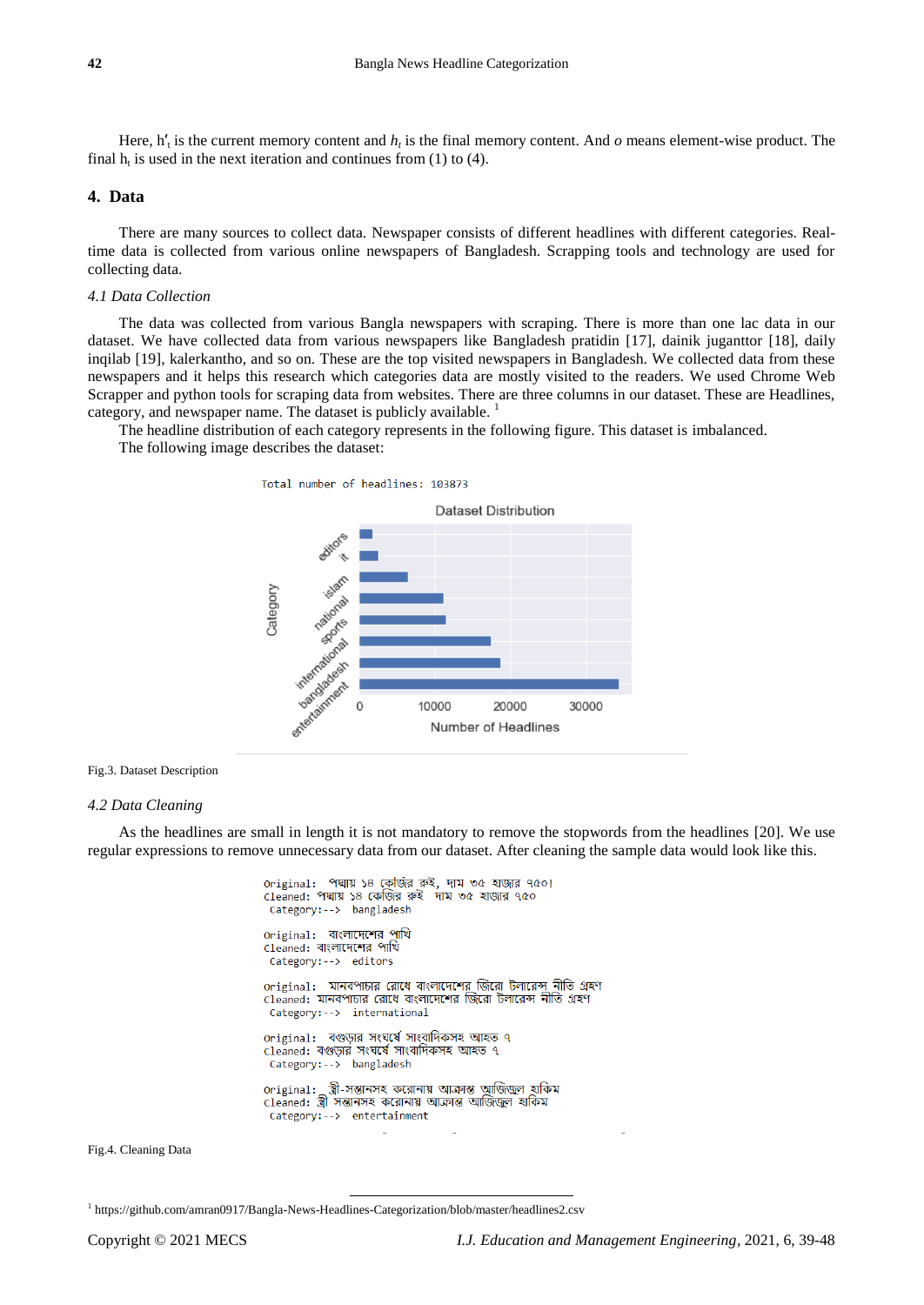

After cleaning data, we can select the suitable length of headlines we have to use for making every headline into a same length. Figure 5 depicts that maximum, minimum and average length of headlines.

#### Fig.5. Length Frequency Distribution

Also, each category has many words. We select unique and similar words from each category. This is called Data Statistics which is depict in Figure 6:



Fig.6. Data Statistics

## *4.3 Data Preparation and Model Building*

The text data are represented by the encoded sequence where the sequences are the vector of an index number that contains words in each headline. The categories are also encoded into numeric values. After preparing the headlines.

#### ====== Encoded Sequences ======

শেরপরে কর্মহীন মানুষের মাঝে খাবার বিতরণ  $[43, 36, 110, 108, 17, 16, 7, 37]$ ====== Paded Sequences **CODDED** শেরপুরে কর্মহীন মানুষের মাঝে খাবার বিতরণ [ 43 36 110 108 17 16 7 37  $\boldsymbol{\Theta}$ 0 0 0 0 0 0 0 Ø  $\theta$  $0 \quad 0 \quad 0$ ]

Fig.7. Data Encoding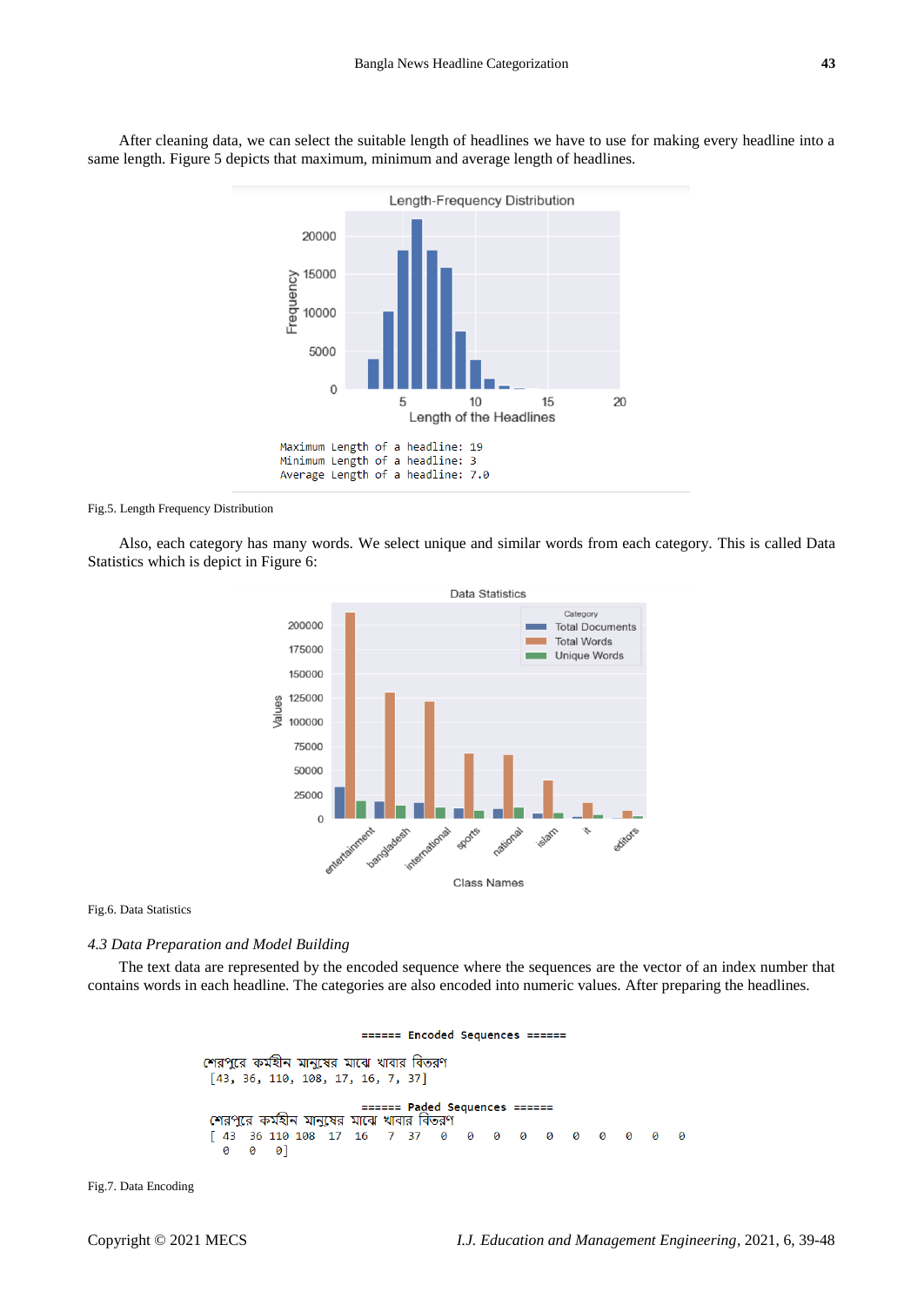## After padded sequence we add label into each category.

```
===== Label Encoding =====
Class Names:--> ['bangladesh' 'editors' 'entertainment' 'international' 'islam' 'it'
  'national'
                'sports']
bangladesh
                \alphaentertainment
                     \overline{2}international
                     \overline{3}bangladesh
                \overline{6}entertainment
                     \overline{2}entertainment
                     \overline{2}entertainment
                     \overline{2}entertainment
                     \overline{2}entertainment
                     \overline{2}
```
Fig.8. After preparing the data

In data processing we collect data from various newspapers with scrapping. Then clean the data using regular expression and others python library. Then cleaned data summarize into category based. Finally prepared date for the model.

Total Data processing is given below:



Fig.9. Data Processing Tasks (step by step)

As result, the analysis dataset is divided into three parts as Test, Train, and Validation. This data distribution is given below

#### Dataset Distribution:

| Set Name   | Size   |
|------------|--------|
|            |        |
| Ful 1      | 102626 |
| Training   | 73890  |
| Test       | 10263  |
| Validation | 18473  |
|            |        |

Fig.10. Dataset Distribution (Test, Train. Validation)

#### **5. Result Analysis and Discussion**

We have used two models for predicting news headlines such as LSTM and GRU. We found different results from these two different models. Table 1 discuss about the accuracy of models. GRU Model gives higher accuracy than LSTM Model. For LSTM Model we used 128 units in the contrary GRU model we used 64 units and dropout. For this reason, GRU gives better result. Both are used Bidirectional model and softmax activation function. The better result gives how many data are strictly classified. In GRU Model we accurately classified the categories rather than the LSTM Model.

Table 1. Result analysis

| Model | Accuracy |
|-------|----------|
| GRU   | 87.48%   |
| I STM | 82.74%   |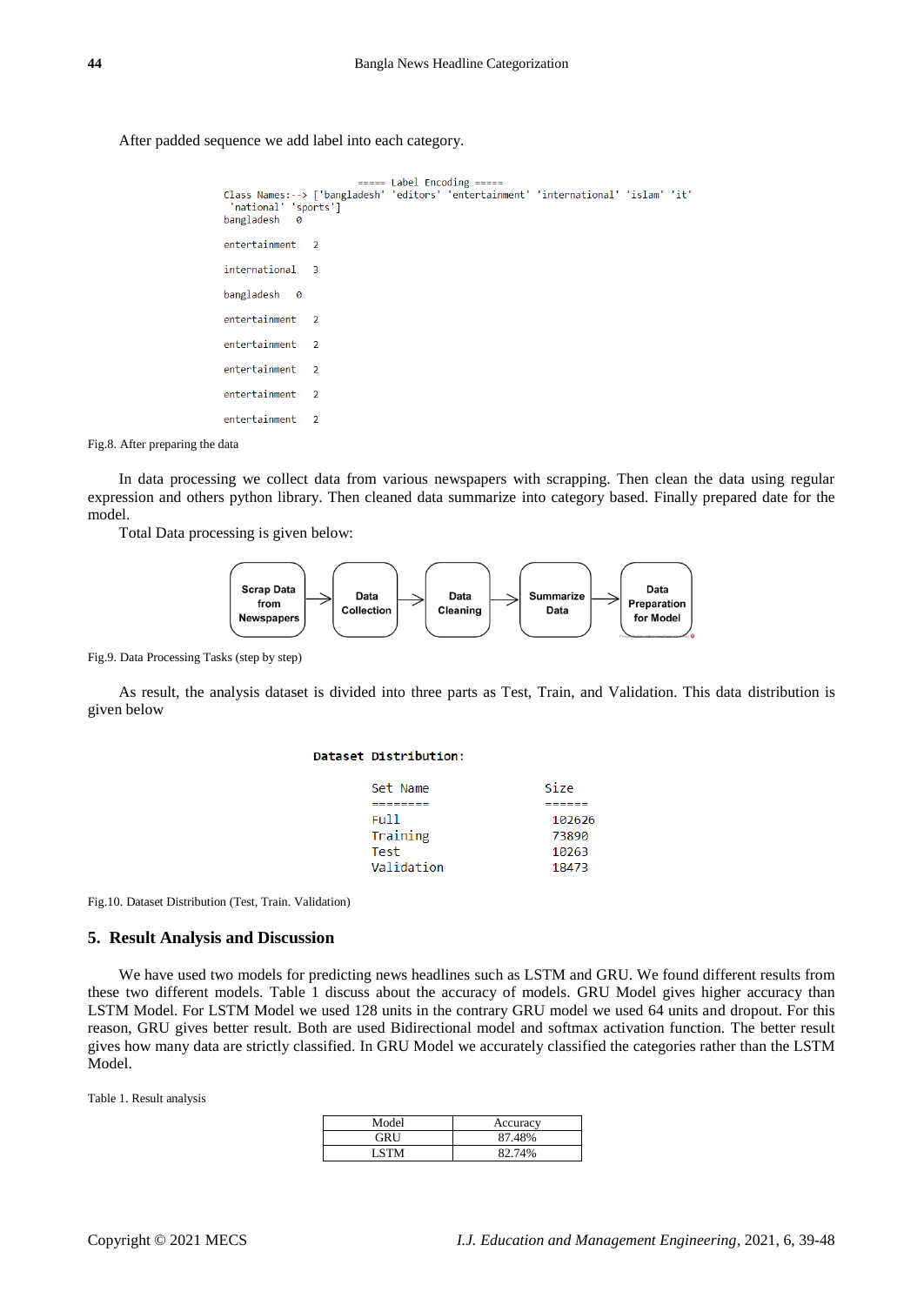GRU model gives a better result than the LSTM model. Because GRU is the updated version of LSTM and it is more efficient than LSTM. Also analyzing the performance measure confusion matrix is a best approach. Row determined the actual class and column is predicted class. accuracy, precision, recall, and f1-score are used for measurement. In this study we considered it for measuring performance. These features used in both models in our study.

Accuracy can be measure in the way of equation (5)

$$
Accuracy = (TP + TN) / (TP + FP + FN + TN)
$$
 (5)

Precision is number of positive results divided by number of all results. The formula of precision in equation (6)

$$
Precision, P = TP / (TP + FP)
$$
 (6)

Recall measures the number of positive class divided by all positive sample in the dataset. Formula shown in equation (7).

$$
Recall, R = TP / (TP + FN)
$$
 (7)

F measure is the combination of Precision and Recall. Formula shown in equation (8)

$$
F = 2 * ((Precision * Recall) / (Precision + Recall))
$$
\n(8)

## *5.1 LSTM Model*

In this simple model, we have got 82.74% validation accuracy for such a multiclass imbalanced dataset. Besides Confusion Matrix and other evaluation measures have been taken to determine the effectiveness of the developed model. From the confusion matrix, it is observed that the maximum number of misclassified headlines is in the category of national, international, and editors and it makes sense because these categories headlines are kind of similar in words.



Fig.11. LSTM Model accuracy

The accuracy, precision, recall, and f1-score result also demonstrate this issue. In Fig 12. IT category data's precision, recall, f1-score is lower than others. In the contrary, international category is higher than others.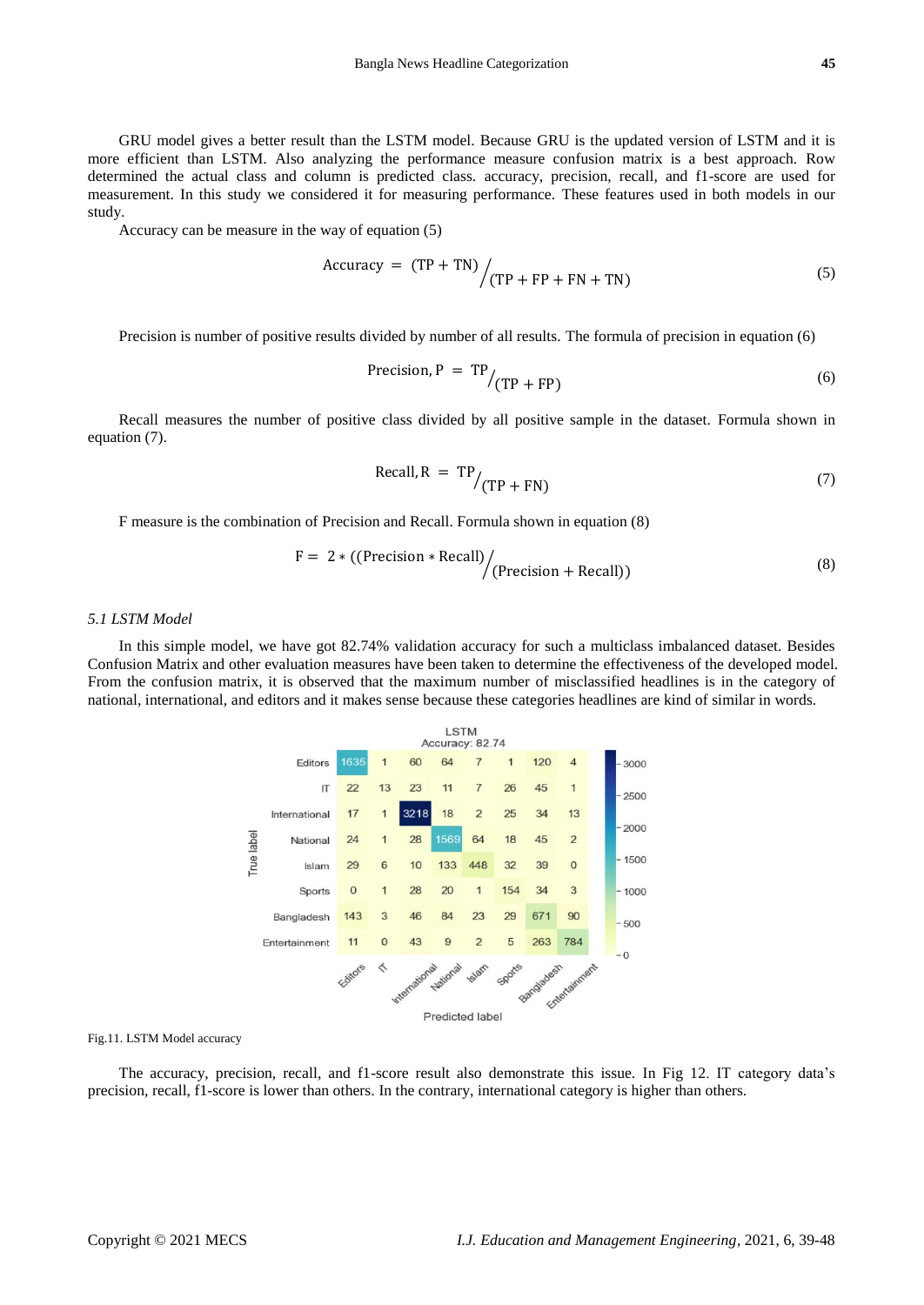|                      | precision | recall | f1-score | support      |
|----------------------|-----------|--------|----------|--------------|
| <b>Editors</b>       | 86.92     | 8642   | 86.67    | 1892 000000  |
| IΤ                   | 50.00     | 8.78   | 14 94    | 148 000000   |
| International        | 93 11     | 96.69  | 94 87    | 3328 000000  |
| <b>National</b>      | 82 23     | 8961   | 8576     | 1751 000000  |
| Islam                | 80 87     | 64 28  | 71.62    | 697 000000   |
| <b>Sports</b>        | 53 10     | 63 90  | 58.00    | 241 000000   |
| <b>Bangladesh</b>    | 53.64     | 61.62  | 57 35    | 1089 000000  |
| <b>Entertainment</b> | 8740      | 70 19  | 7786     | 1117 000000  |
| accuracy             | 8274      | 8274   | 82.74    | 0827438      |
| macro avg            | 73.41     | 67.69  | 68.38    | 10263 000000 |
| weighted avg         | 82.91     | 82.74  | 82.37    | 10263.000000 |

Fig.12. LSTM Model (precision, recall, f1-score)

## *5.2 GRU Model*

In this model, the accuracy is about 87.48% which is better than LSTM Model. It is a multiclass imbalanced dataset.

Besides Confusion Matrix and other evaluation measures have been taken to determine the effectiveness of the developed model. From the confusion matrix, we can see the outlook of the result.



Fig.13. GRU Model Accuracy

The accuracy, precision, recall, and f1-score result also demonstrate this issue. In Fig 14. IT category data's precision, recall, f1-score is lower than others. In the contrary, international category is higher than others.

|                      | precision | recall | f1-score | support      |
|----------------------|-----------|--------|----------|--------------|
| <b>Editors</b>       | 90.13     | 89.32  | 89 73    | 1892 000000  |
| IΤ                   | 63 44     | 39.86  | 48.96    | 148 000000   |
| International        | 94 47     | 97.03  | 95 73    | 3328 000000  |
| <b>National</b>      | 89 94     | 87 78  | 88.84    | 1751 000000  |
| <b>Islam</b>         | 82.80     | 82 21  | 82.51    | 697 000000   |
| <b>Sports</b>        | 75.00     | 73 44  | 74 21    | 241 000000   |
| <b>Bangladesh</b>    | 6633      | 72 18  | 69 13    | 1089.000000  |
| <b>Entertainment</b> | 87.87     | 82.99  | 85.36    | 1117 000000  |
| accuracy             | 8748      | 8748   | 8748     | 0874793      |
| macro avg            | 81.25     | 78.10  | 79.31    | 10263 000000 |
| weighted avg         | 87.50     | 87.48  | 87.42    | 10263.000000 |

Fig.14. GRU Model (precision, recall, f1-score)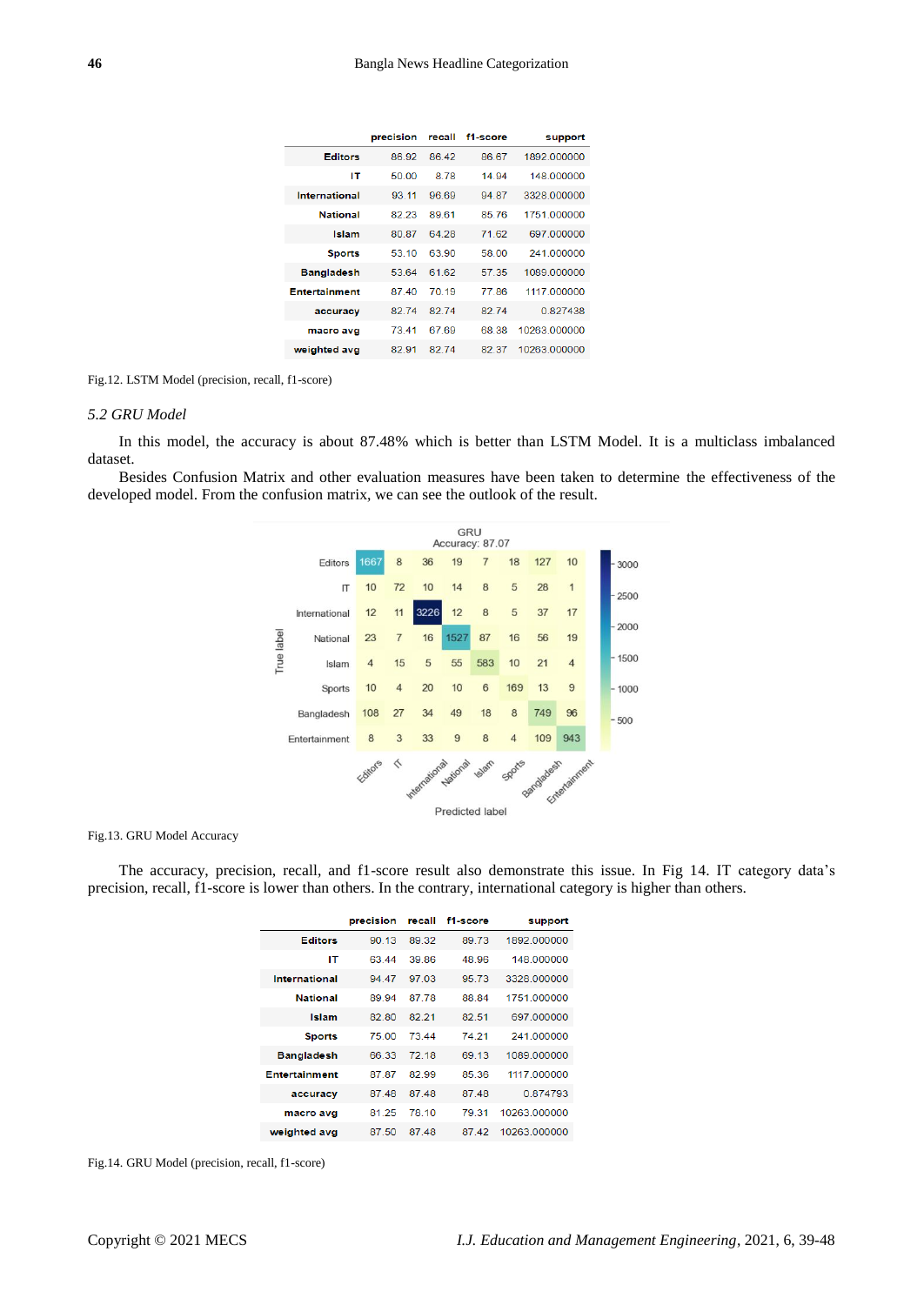#### *5.3 Result Comparison*

There are some works in this same field. They apply different methodology like SVM, NB, NN, LR, LSTM, and GRU. They found different results with different methodology. The results are different among the works. We have given

The difference among other works with us which is given below:

Table 2. Result comparison

| Model                 | Accuracy |
|-----------------------|----------|
| Our Model             | 87.48%   |
| IEEE 20115996 [21]    | 85.14%   |
| IEEE 49239 [22]       | 90%      |
| Eftekhar Hossain [23] | 84%      |

In IEEE 20115996 they apply LSTM and 8 news categories. Their dataset is less than 1 lac. But we used GRU and 8 categories and our dataset is more than 1 lac. Our model performs better than their model.

IEEE 49239 applies Neural Network (type not defined) and other models like SVM, NB, etc. they got better performance in NN.

Eftekhar Hossain also did the same work with GRU Model and gets 84% accuracy which is less than our model.

## **6. Conclusion**

This paper has derived a machine learning-based model for News headlines Categorization for Bengali newspaper. Most of the studies in the literature consider another linguistic newspaper. GRU is the strongest algorithm for finding a good model for this categorization procedure. The findings from the categorizations are mostly consistent with the literature. As we used two algorithms for this classification, we can differ the result from one model to another. We have taken eight categories for news categorization. The results do not depend on categories. More data, balanced and dissimilar data give a more accurate result for this procedure. Various news Companies want to categorize the news based on published news in the newspaper. So, they may get their results as they want. Overall findings, Further research is required. This dataset is small. So more than dataset will give better result from us. Also changing in model characteristic given different results. For changing epochs result should be changed. Also, without using activation function cause effect in the models.

There are plenty of machine learning models. Using different models give different result.

## **References**

- 
- [1] [Meparlad,](https://www.analyticsvidhya.com/blog/author/meparlad/) Understanding Text Classification in NLP with Movie Review Example, AnalyticsVidhya, (2020).<br>[2] Md. Mahmudul hasan shahin, Tanvir Ahmed. Shahriyar Hasan Divel Clear (1999). [2] Md. Mahmudul hasan shahin, Tanvir Ahmed, Shahriyar Hasan Piyal, Classification of Bangla news articles using bidirectional long short-term memory, (2020).
- [3] Yiming Yang and Thorsten Joachims (2008) Text categorization. Scholarpedia, 3(5):4242.
- [4] Yang li, Short Text Classification With Convolutional Neural Networks Based Method, (2018).
- [5] J. Roger Alan Stenin, Patricia A. Jaques, An Analysis of hierarchical text classification using word embedding (2018).
- [6] A. Amin Omidvur, Hui Jiang, Using Neural Network for Identifying Clickbaits in online news media, Communications in computerand information science, 220-232, (2019).
- [7] W. J. Jingjing Cai, Jianping Li, Deep Learning model used text classification (2018).
- [8] A. Tej Bahadur Shahi, Nepali News Classification using Naïve Bayes, Support Vector Machine and Neural Networks (2018).
- [9] Pranshengit Dhar, Md. Zainal Abedin, Bangla News Headline Categorization Using Optimized Machine Learning Principle, (2021).
- [10] Sharun Akter Khushbu, Abu Kaiser Mohammad Masum, Neural Network Based Bangali New Headline Multi Classification System: Selection of Features Describes Comparative Performance, (2020).
- [11] Mayy M. Al-Tahrawi, Arabic Text Categorization Using Logistic Regression, (2015).
- [12] Tehseen Zia, Qaiser Abbas,Muhammad Pervez Akhtar,"Evaluation of Feature Selection Approaches for Urdu Text Categorization", (2015).
- [13] Bjorn Gamback, Utpal Kumar Sikdar, "Using Convolutional Neural Networks to Classify Hate-Speech", (2017).
- [14] Oriol Vinyals, Understanding LSTM Networks, Colah.Github,<https://colah.github.io/posts/2015-08-Understanding-LSTMs/> (2015).
- [15] Simeon Kostadinov, Understanding GRU Networks, Towardsdatascience, [https://towardsdatascience.com/understanding-gru](https://towardsdatascience.com/understanding-gru-networks-2ef37df6c9be)[networks-2ef37df6c9be](https://towardsdatascience.com/understanding-gru-networks-2ef37df6c9be) (2017).
- [16] Bangladesh protidin, [https://www.bd-protidin.com](https://www.bd-protidin.com/) (2021).
- [17] Doinik Jugantor[, https://www.jugantor.com](https://www.jugantor.com/) (2021).
- [18] Daily Inqilab, [https://www.dailyinqilab.com](https://www.dailyinqilab.com/) (2021).
- [19] Omar Elgabry, The Ultimate Guide to Data Cleaning, Towardsdatascience, [https://towardsdatascience.com/the-ultimate-guide](https://towardsdatascience.com/the-ultimate-guide-to-data-cleaning-3969843991d4)[to-data-cleaning-3969843991d4](https://towardsdatascience.com/the-ultimate-guide-to-data-cleaning-3969843991d4) (2019)